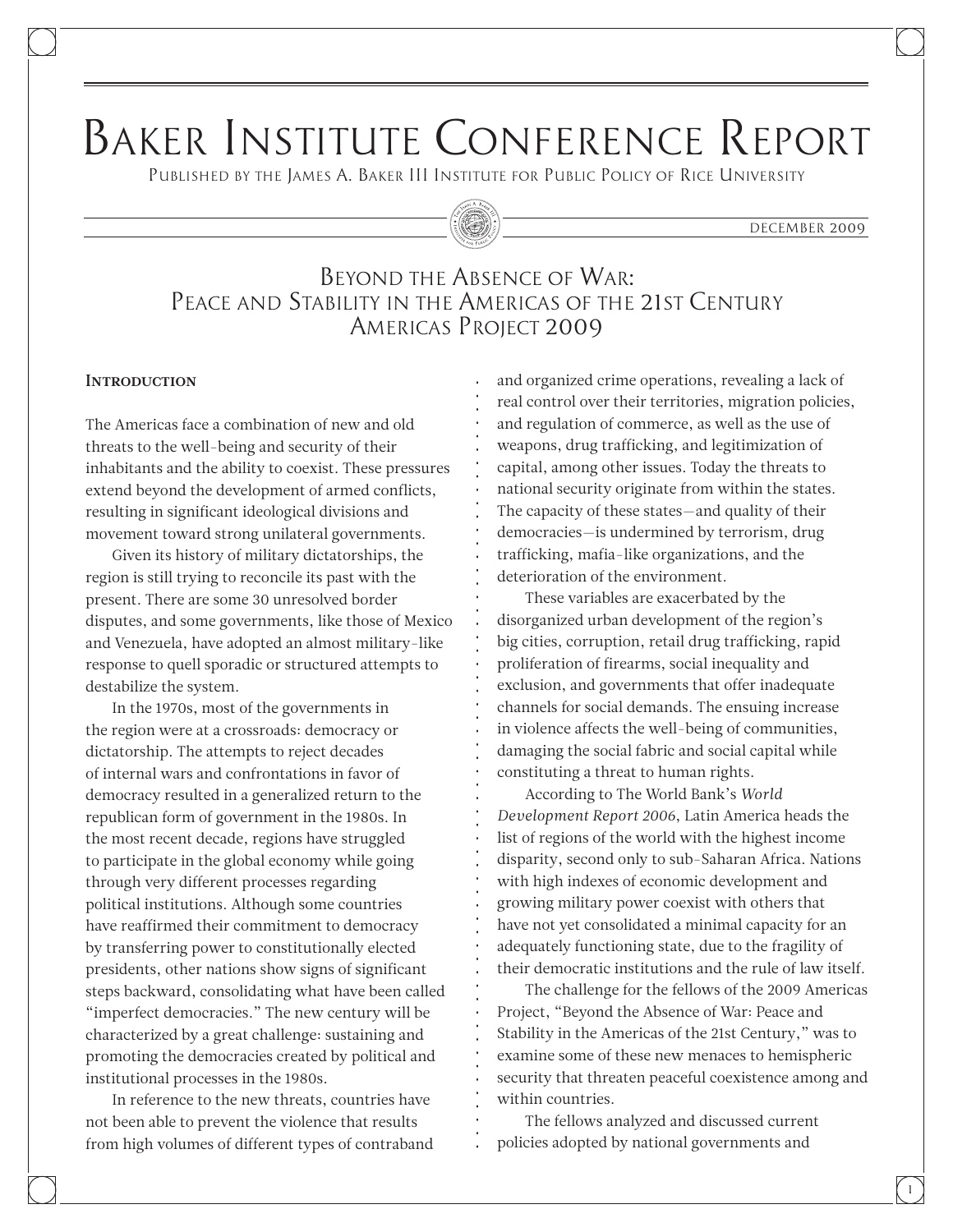international organizations, with the goal of identifying actions that civil society, national governments, and international organizations could take to overcome these multidimensional security challenges. The symposium provided the stage for fellows to hear firsthand about different countries' experiences, to exchange and debate ideas, and to propose recommendations. Below is the summary of the fellows' discussions on the role of international organizations, government, and civil society in promoting and maintaining peace.

# The Role of International Organizations, Specifically the Organization of American States, in Supporting and Safeguarding Peace in the Hemisphere

The Organization of American States (OAS) is the premier regional forum for political dialogue and consensus. Therefore our discussion on the role of international organizations in promoting and building peace focuses on the OAS.

In the Americas, the OAS embodies the idea of a regional unity for common purposes, particularly regarding democracy and peace. This goal, which has been the raison d'etre of the OAS since its creation, has existed since the nineteenth century. As concepts of democracy and peace have shifted over time, the OAS has worked toward strengthening institutions that support democracy and promote sustainable peace in the region through respect for human rights and fundamental freedoms. The fundamental democratic principles promoted by OAS include: access to and exercise of power in accordance with the rule of law; the holding of periodic, free, and fair elections based on secret balloting and universal suffrage as an expression of the sovereignty of the people; a pluralistic system of political parties and organizations; the separation of powers and independence of the branches of government; and transparency in government activities. Finally, governments must also be responsible public administrators while respecting social rights and freedoms of expression and of the press; the constitutional subordination of all state institutions to the legally constituted civilian authority; and respect for the rule of law on the part of all institutions and sectors of society.

Currently, the OAS can be described as a forum for political dialogue mainly centered on democracy and peace. The organization uses various resources to promote democracy in the region. These include: electoral observation missions [\(http://www.oas.](http://www.oas.org/sap/english/cpo_cooperacion_observacion.asp) [org/sap/english/cpo\\_cooperacion\\_observacion.asp\)](http://www.oas.org/sap/english/cpo_cooperacion_observacion.asp); the Inter-American Convention Against Corruption [\(http://www.oas.org/juridico/english/treaties/b-58.](http://www.oas.org/juridico/english/treaties/b-58.html) [html\)](http://www.oas.org/juridico/english/treaties/b-58.html); strengthening the legislative branches and political parties; and protecting democratic institutions by identifying and analyzing potential or existing risks to democracy. The OAS also helps member countries prevent, manage, or resolve crises, as well as overcome disruptions in democratic practices. The OAS Peace Fund facilitates the peaceful settlement of disputes. A specific example of a highly successful effort in this area is the current OASsponsored discussions underway between Belize and Guatemala regarding disputed territory.

#### *Strengths and Weaknesses of the OAS*

Overall, the OAS is recognized for favoring peaceful means of resolving conflicts and controversies, as well as for its work promoting and enhancing democracy. In this sense, it is worth mentioning that OAS electoral observers have become a legitimate tool for maintaining democracy throughout the region.

Throughout its existence, the OAS has kept to its primary mission of promoting democracy and peace in the region. Although this is positive in some aspects, it has also created some limitations on the organization's performance. For instance, the principle of nonintervention restricts the possibilities of exercising preventive diplomacy and timing intervention to avoid conflict when countries choose not to ask the OAS for help. In other words, the OAS cannot act or intervene unless the country or countries involved ask the organization to do so.

A key strength of the OAS is the diverse experiences of its member states, including the lessons learned and best practices that can be derived from these experiences. Yet, some of these lessons and best practices have yet to be documented due to a lack of resources—a continuous challenge for the organization.

The OAS' focus on decision making by consensus is both a strength and a weakness. Consensus is desirable because decisions are fully supported by each and every member. However, it is also a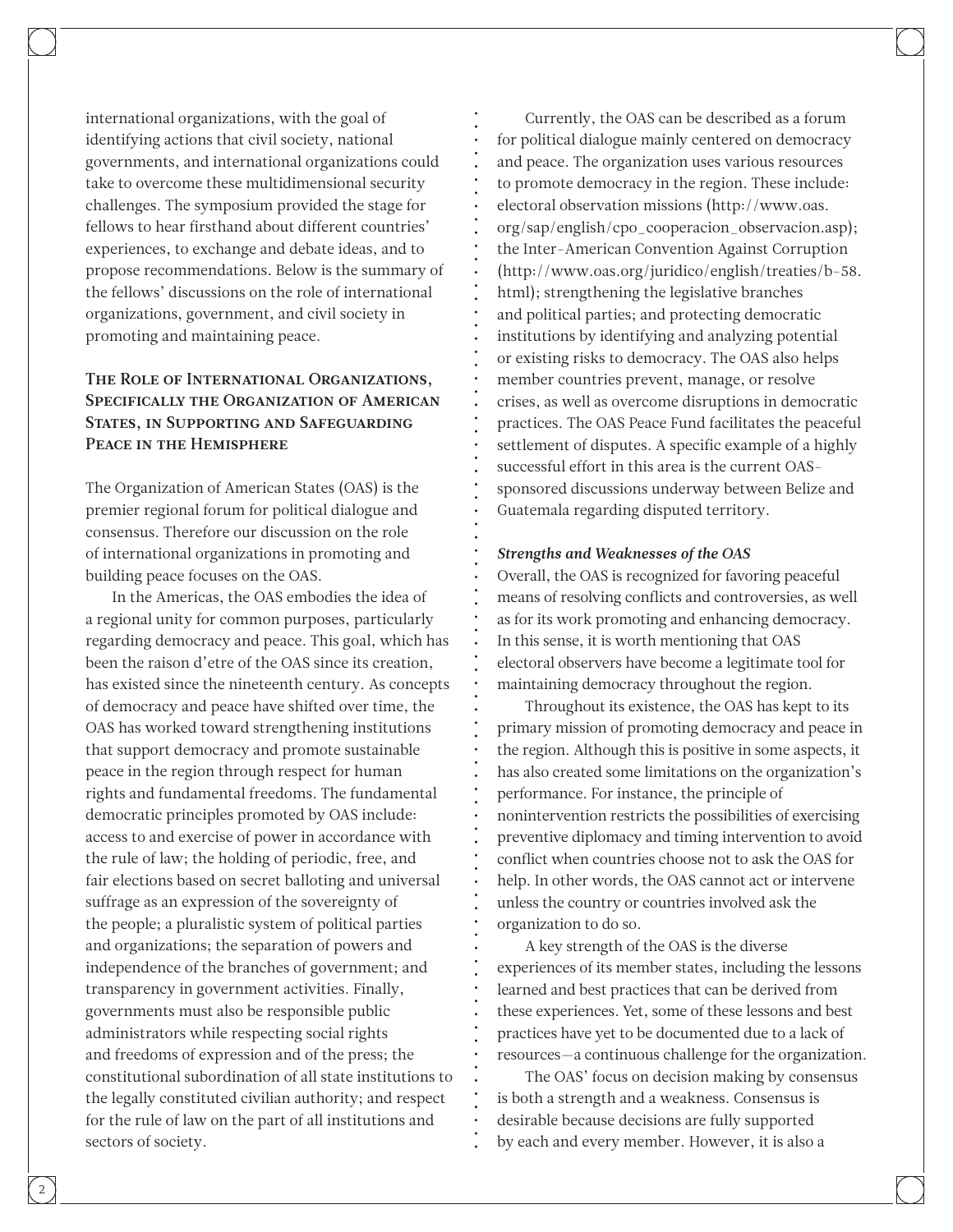drawback because reaching such an agreement is very challenging. It is a process that demands time and political maneuvering, potentially delaying actions and measures.

Another weakness of the institution is the lack of effective communication with the citizens of its member states. Throughout our discussion, it was apparent there were many differences in perception regarding the leverage of some OAS member countries. In reality, each country, regardless of its size or economic power, has one vote. This misconception of unequal power, as well as others that were present during our symposium, show the lack of widespread knowledge and information outside the organization and among citizens of member states about the role of the OAS.

Even though states are at the core of the OAS, the organization also involves other key players, such as civil society—that is, community groups and other nongovernmental organizations. The OAS has created a space for civil society to respond to critical issues in the inter-American agenda and contribute to the initiatives set forth by the General Assembly. It arranges opportunities for dialogue, as well as mechanisms for civil society participation in political forums, in project execution, in horizontal cooperation, and in partnership program development. It also promotes sharing experiences and information, in an effort to make public policy formulation responsive to the needs and realities of American societies. Yet, the work of the OAS on this front is rarely discussed or known. Therefore, the organization needs to spread more information about its activities and have better outreach mechanisms.

#### *Moving Ahead: Proposals for the OAS in the Future*

As discussed earlier, the OAS' nonintervention principle has limited the organization's role, but it need not prevent proactive diplomacy. The OAS might, for instance, focus on preventive diplomacy by developing mechanisms that allow timely and preemptive interventions. Enhancing information management could facilitate early warning systems to both the secretary general of the OAS and to its member countries. Formalizing a crisis response/ mediating advisory group of sages/eminent personalities, who could effectively intervene in a timely manner when managing a crisis or mediating a conflict, is another option, as is the creation of a roster of civilian technical experts for rapid response and deployment for mediation or crisis prevention.

As one of the most prominent forums for political dialogue in the region, the OAS also has significant potential to intervene and enhance political and regional mechanisms for promoting and building peace. The OAS could document and disseminate lessons learned from its experiences and that of other organizations, as well as strengthen the technical expertise of its staff in mediation and negotiation. Similarly, the OAS could provide training activities and share best practices with its member states to promote preventive diplomacy and mediation.

Additionally, the OAS could work with relevant institutions including policy think tanks and universities to commission studies on specific issues that pertain to promoting and building peace in the Americas. This would be the case with thematic studies that go beyond particular countries, as well as controversies and conflicts—for example, lessons learned and best practices regarding civil society collaboration with governments to promote conflict prevention and peace-building in the region.

The OAS might also seek to strengthen and formalize its relationships with other international organizations that work on peace-building in the region - specifically, the United Nations.

Similarly, the OAS might seek to actively engage other key actors, including the private sector, in promoting peace. The OAS could enhance existing initiatives, such as the annual OAS Private Sector Forum, to foster the exchange of ideas and initiatives that pursue the goals of enhanced economic growth, prosperity, and poverty reduction in the hemisphere, and that complement the actions taken by OAS member states and development institutions. Likewise, it should continue to make strides toward increasing its participation in corporate social responsibility-related initiatives, focusing on building local capabilities, and collaborating with multiple groups. Finally, the OAS should continue to focus on supporting policies that increase government accountability and access to public information in order to combat public sector corruption and promote probity in the hemisphere.

In conclusion, strengthening peace and security, preventing conflicts, and resolving disputes are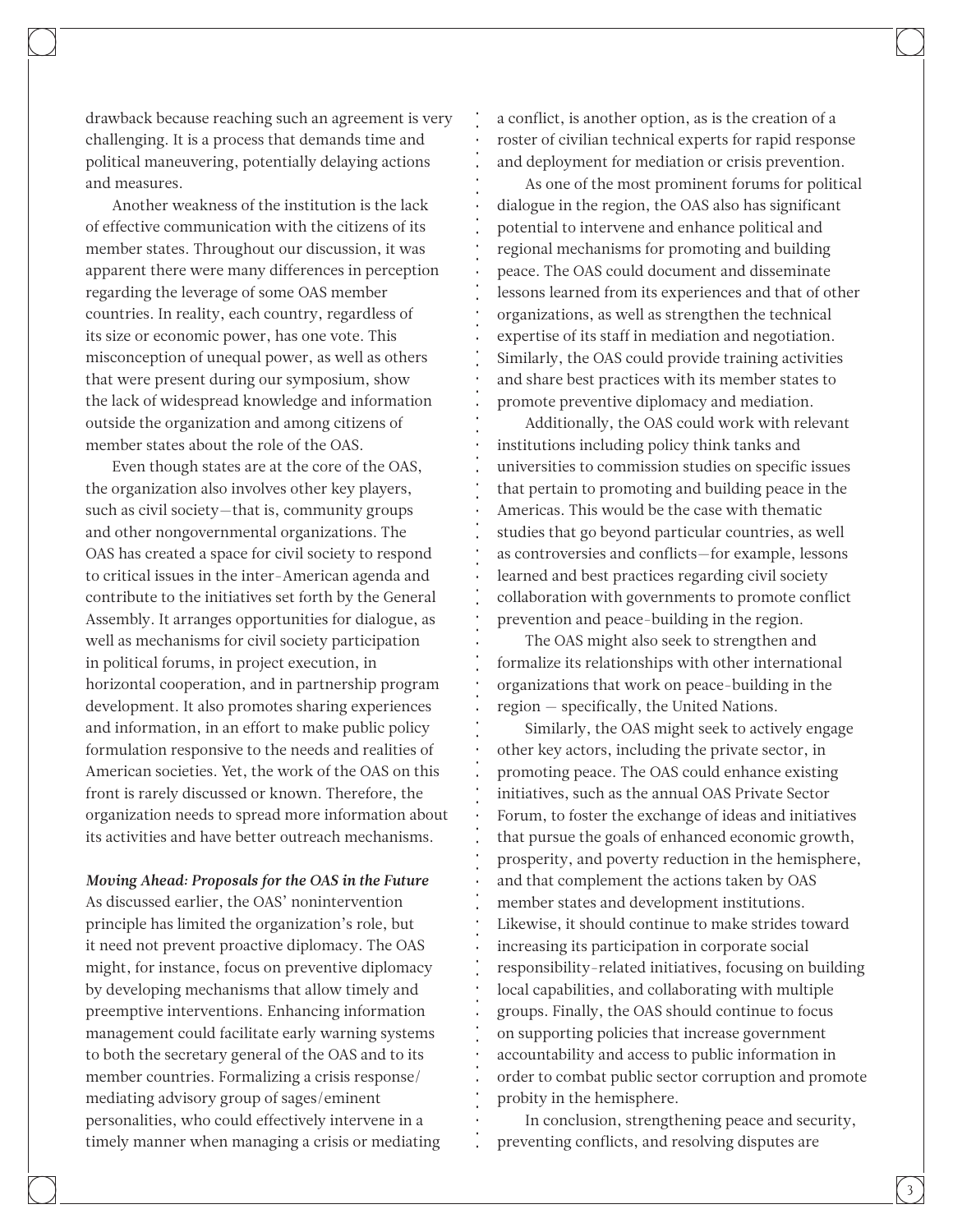among the essential purposes of the OAS, as established in its founding charter [\(http://www.](http://www.oas.org/dil/treaties_A-41_Charter_of_the_Organization_of_American_States.htm) [oas.org/dil/treaties\\_A-41\\_Charter\\_of\\_the\\_](http://www.oas.org/dil/treaties_A-41_Charter_of_the_Organization_of_American_States.htm) [Organization\\_of\\_American\\_States.htm\)](http://www.oas.org/dil/treaties_A-41_Charter_of_the_Organization_of_American_States.htm). However, threats to peace in the twenty-first century will come in many forms. Beyond promoting friendly relations within the region, the OAS should focus on achieving peaceful and democratic social coexistence by promoting social and material progress; the elimination of inequalities; the proper handling of the problems associated with natural disasters and pandemics; and the containment or eradication of corruption, crime, and violence.

## The Role of Government in Promoting and Preserving Peace

Promoting and preserving peace through policies and strategic action are both goals and challenges for many societies in the Western Hemisphere. Resolving internal and interregional conflicts requires cooperation among citizens of these countries, as well as an examination of institutions that provide education, employment, and security. It is particularly important for governments to pay attention to policing practices.

*The Police: The Most Visible Government Actor*

Caribbean and Latin American countries generally have either a national or a provincial policing system. Each has its advantages and disadvantages. National policing, the more common system in the region, is found in countries like Colombia. The head of the police force, usually the chief, oversees the operations of the police officers and enforces fundamental training. This approach suggests that officers are better monitored and standardized processes and procedures are present. By contrast, provincial policing systems, such as those in Brazil and Argentina, tend to be highly segregated as each province or municipality is managed independently, and, thus, lack standardization of operations throughout the country.

Regardless of the system, many citizens in the region have diminishing confidence and respect for police officials, mostly because of the many corruption scandals they have been associated with. It is critical for citizens to trust their police forces. Therefore, specific initiatives are necessary to regain the support of, and dependence on, these forces as a source of security.

The remuneration and benefits provided to police should be reevaluated to motivate officers and rectify the imbalance between the job's risks and wages. This would send the message that police, and the policing profession, are valued and worthy of social respect from their citizens. However, to become advocates of the people, governments must also ensure that the police force is equipped with resources to provide citizens with their requests for security and service. El Salvador, for example, faces the challenge of insufficient resources to sustain a creditable police force. Therefore, equipping officers with sufficient resources should also be a priority of the government.

As previously highlighted, the lack of trust for police officers is prevalent in the region. To improve this situation, clear policies are necessary. As discussed above, reevaluating the police force's salaries is crucial. In some places, salaries are so low that many policemen are tempted to ask for bribes. Also, it is critical for police officers to receive adequate training. There have been several incidents of police officers abusing their positions of power and violating human rights. In countries like Bolivia and Ecuador, citizens argue that there is an imbalance in the use of force, and they would like to achieve a more democratic system. As such, human rights should be guaranteed to all citizens, and police officers should be educated to reduce/ eliminate the violation of these rights. It is within this atmosphere that dialogue is significant to forge better relationships between citizens and the police forces. In Nicaragua, community model policing has proven to be an effective method by incorporating citizens into the policing initiatives. This approach, in conjunction with forums for discussions with citizens, is essential to increase the awareness of the grievances of citizens and discover possible solutions. In this way, the government and the police force are better able to reduce social conflicts.

The transformation of the criminal justice system is another focal point. The police system cannot be isolated from the entire criminal justice system. It is necessary for governments to ensure that both the judicial and the prison systems are functioning effectively and are appropriately aligned with the police forces. In countries such as Costa Rica,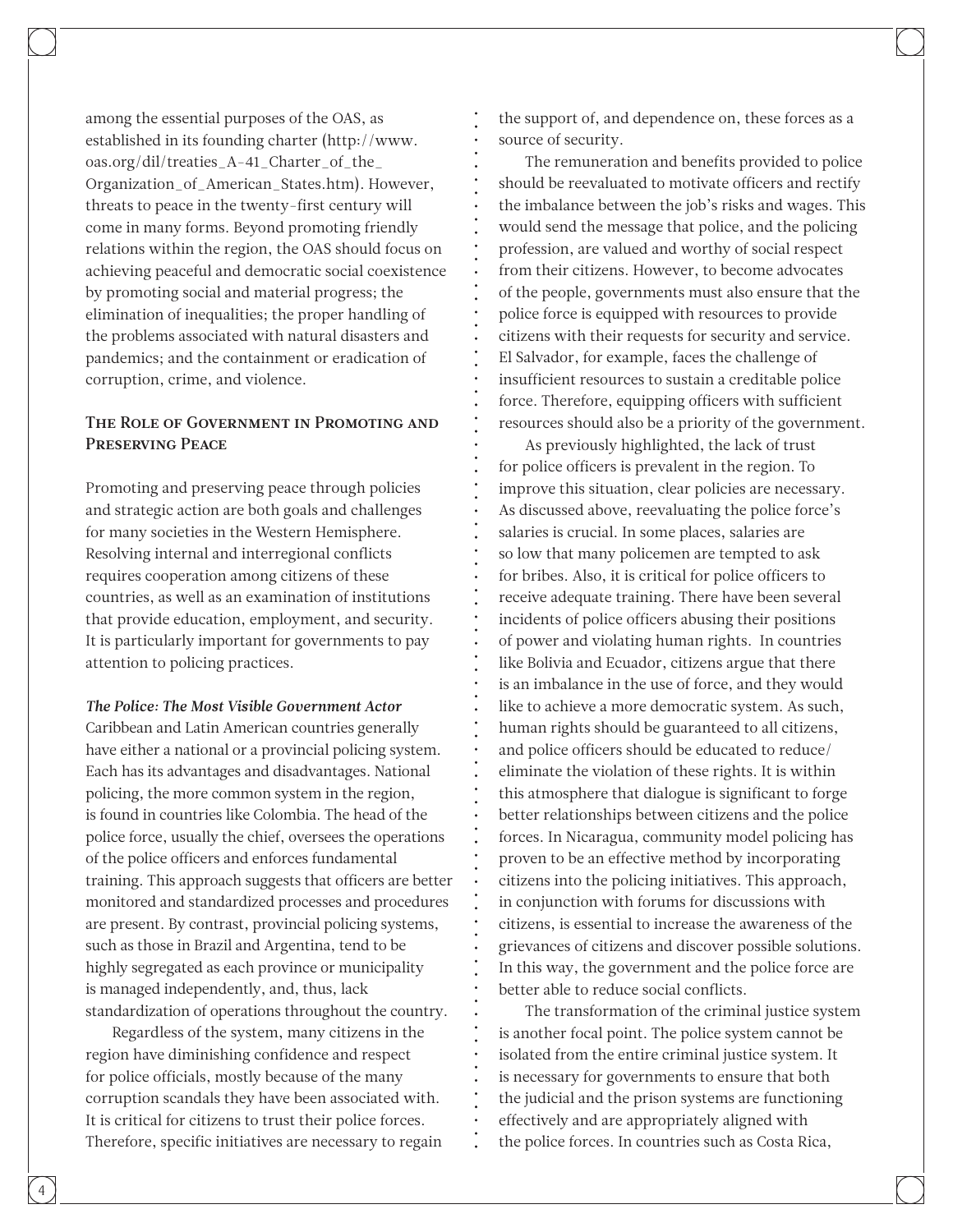where private protective services are prevalent, it is important to form alliances with other institutions to ensure a peaceful society.

#### *Other Government Actions*

Governments must also aim to educate their own citizens about a culture of peace. Therefore, regional countries need to include a space for education on democracy and human rights. Teachers should also be trained on how to resolve conflicts.

Civil society and government should collaborate and become more proactive in poverty alleviation initiatives. Generally, high unemployment rates result in an upsurge of poverty, which disrupts the stability of a country. In English-speaking Caribbean countries such as Trinidad and Tobago, Bahamas, and St. Kitts, as well as some Latin American countries, poverty alleviation is critical to combat rising crime rates. In Argentina, civil society movements play an integral part in providing for low-income persons, managing homeless shelters, and organizing food drives. In countries such as Nicaragua and Canada, civil society promotes peace by incorporating international best practices in national poverty reduction programs, through the advice of allied international organizations. Some of these international organizations include UNICEF, the World Bank, and the Inter-American Development Bank. Therefore, it is crucial that governments as well as other social actors utilize these initiatives.

Racial discrimination and domestic violence are other examples of social ills that can deter the peace process. It would be beneficial to examine violence from microlevel institutions such as the family. Consequently, a forum that facilitates and encourages an open discussion on these important issues is imperative.

## The Role of Civil Society: Peace as a Common Goal

The changes in the nature of conflicts demonstrate that traditional responses based on the national security doctrine are not sufficient anymore. There is need for an articulated response that takes into account the organized expressions of government and society, particularly in regard to preventative efforts to reduce the impact of violence in the daily

lives of citizens, and especially in highly vulnerable populations.

The lack of security, resulting in the loss of lives and property, is one of the problems that affect the quality of life of a nation the most, undermining public life and the rights of its citizens.

The security objectives of the state are better achieved through strengthening networks of democratic coexistence in specific territories, rather than through the conventional enforcement of the power of states. This transformation opens the door for civil society to assume a more significant role in the establishment and consolidation of peace. In Argentina, for example, groups of mothers manage children's dining halls. In Canada, civil organizations play an important role in the operation of food banks and homeless shelters.

The heterogeneous character of the Americas does not allow for a consensus to be reached regarding what it means to be a civil society that is a stakeholder on issues of peace. The historical processes of development and consolidation of the "nation state," the political regime, and the rule of law make these organizations, by definition, wide-ranging and multifaceted in their interests, resources, partners, mobilization, affiliation, and financing.

Notwithstanding the above, there is agreement that civil society intervenes on issues of promotion of peace, and it does so because of the inability of traditional institutions to solve or adequately confront social and political conflicts that affect the population's well-being. These organizations, which in principle are closer to the realities of their communities, act in compliance with democratic institutions and respect for human rights. Their purpose is to promote awareness, educate, and organize the citizenry to mobilize in order to create safe spaces that are free of violence. They also seek to influence political decision making, and, in some cases, protect and advocate for those people whose freedoms and political and civic rights are being ignored by the state. Thus, in societies that are gravely affected by social disruption, such as those in a postconflict period, civil society supports mediation and reconciliation efforts to reestablish social peace and governability by creating new spaces for coexistence.

In Colombia, the peace agreements with the M-19, a guerrilla group that demobilized in 1990,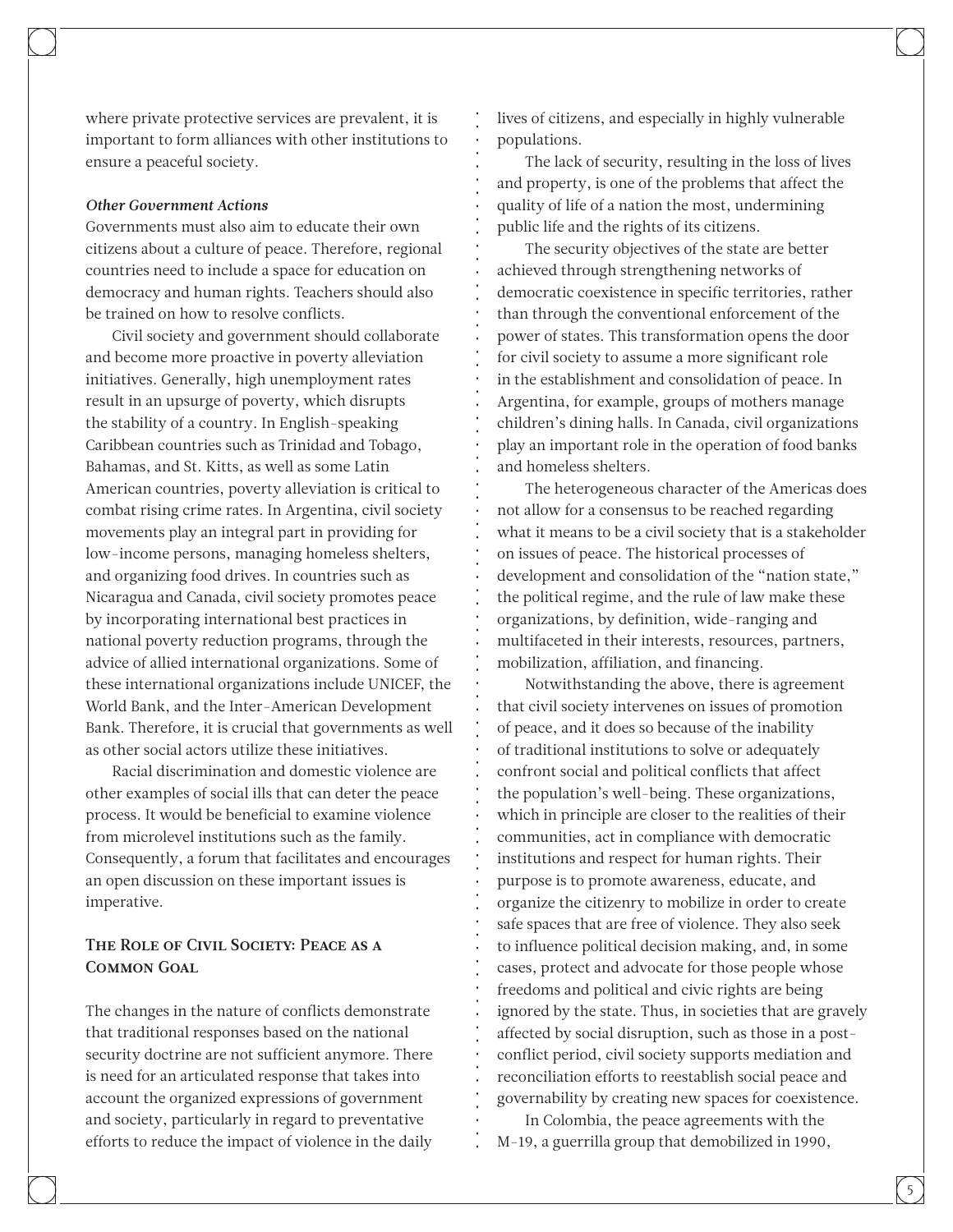exemplify the inclusion of provisions regarding civil society participation. The creation of the *mesas de trabajo* (working groups), in which different sectors of the Colombian society participated, is an example of the activities in which civil society organizations participated. In the mid- and late-1990s, civil society representatives participated in the process that accompanied attempts to reach a peace agreement with the ELN, a different guerrilla organization that has yet to demobilize. Similarly, attempts to reach a peace agreement with the FARC, another insurgent group, included the participation of civil society representatives during the peace talks.

The issue that activates and justifies the participation of civil society is the need to improve the conditions of coexistence between people in a disorderly "urban war" that thrives on inequality, the loss of identity, the absence of a vision for the future and a life project for youths and a state that does not adequately satisfy the basic needs of the population.

It is in prevention, denunciation, and follow-up that civil society must play its role, and never in the repressive dimension of security. It has to support dialogue and education in conjunction with the work of central and local governments. In El Salvador, civil society was an active player in denouncing human rights violations during the country's civil war, searching for and offering humanitarian aid to the displaced and the refugees, searching for the missing, demanding justice, building life alternatives for the orphaned and for the victims of the conflict through economic initiatives, counseling, physical support, and education.

#### *Work Areas*

One of the chief concerns is the sustainability of the efforts carried out by civil society to keep the peace and assertively channel structural areas of social conflict. In this regard, there have been proposals to institutionalize social participation in all phases of the public policy development process. These efforts promote the adoption of local work strategies when dealing with risk factors such as unemployment, school dropouts, public spaces, the uncontrolled proliferation of firearms, the abuse of alcohol, and the use of psychotropic drugs.

In the case of Nicaragua, civil society organizations have been useful in financing the

construction and administration of a large number of primary education schools in communities the state has not been able to reach. This has also happened with child nutrition programs (e.g., PROCOSAN or Health and Nutrition Community Action Programs), and other outreach efforts such as the Social Protection Network, PAINIM, and the national HIV protection program.

Civil society has been visibly dynamic and proactive in generating diagnoses and input for decision making, as well as finding the necessary keys to articulate a clear, simple, and educational message that results in mobilization.

Networking action is crucial, and it is linked to the process of generating trust. For years Latin American dictatorships sought to dismantle any type of movement, and this resulted in many of society's actors and community groups working individually and mistrusting each other. Networking promotes understanding, which opens a space to discuss and develop a common agenda. This allows community organizations to deal with issues that might not otherwise be faced openly, such as the sexual exploitation of minors, human trafficking, and drug trafficking.

A successful example of this networking may be found in Costa Rica, where the community has established local committees to promote well-being and security. The committees determine the local security needs and implement appropriate measures using a four-step process:

- 1. Diagnosis of risk factors and planning
- 2. Coordination and development of a database
- 3. Decentralization and sharing of experiences and best practices
- 4. Dissemination and mobilization through awareness campaigns and bringing together the parties in the conflict

The committees also seek the consolidation of peace through values and cultural changes based on the promotion of the rule of law, education-for-peace programs, and educating the citizenry on their rights and obligations.

In order to establish confidence, civil society must be strengthened as a third sector through the development of partnerships and networks of trust.